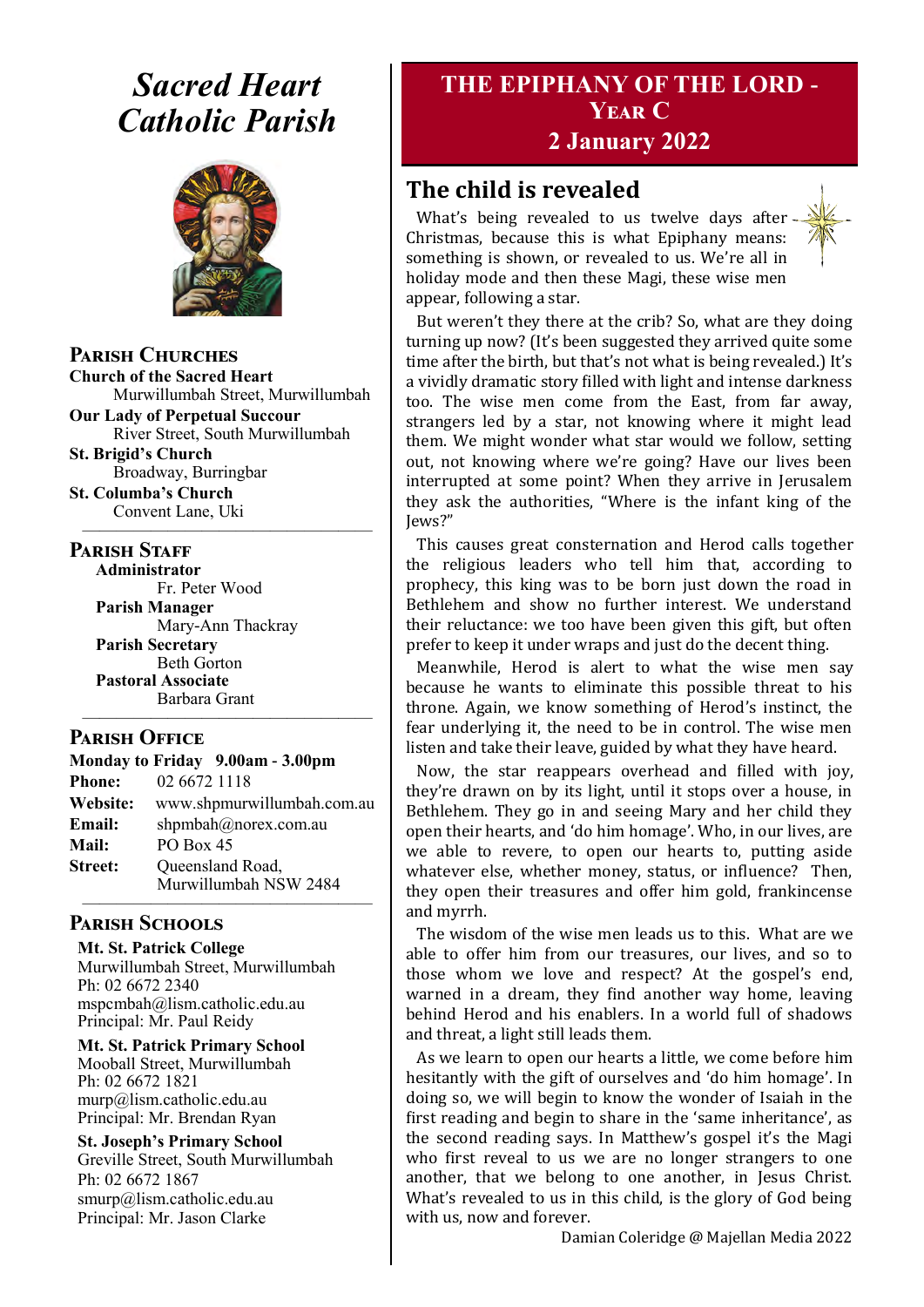# This week in the Parish  $1 - 9$  January

| Saturday 1 Jan                                          | <b>COV<sub>D</sub></b><br>MARY, THE HOLY MOTHER OF GOD<br><b>SAFE</b><br>9:00am - Mass<br>6:00pm - Vigil Mass                                                  |                                    |
|---------------------------------------------------------|----------------------------------------------------------------------------------------------------------------------------------------------------------------|------------------------------------|
| Sunday 2 Jan                                            | The EPIPHANY of the LORD - Year C<br>9:00 am - Mass - Fr Prodencio's Thanksgiving Mass<br>10:00 am - Morning Tea at the Church<br>(No 8am or 10 am Mass today) | We have seen his star in the East; |
| Tuesday 4                                               | 9:00 am - Parish Office re-opens                                                                                                                               |                                    |
| Please note: there are no weekday Masses during January |                                                                                                                                                                | and have come to adore the Lord."  |
| Saturday 8                                              | 6:00pm - Vigil Mass                                                                                                                                            | Matthew 2:2                        |
| Sunday 9                                                | The BAPTISM of the LORD - Year C<br>9:00 am - Mass (No 8am or 10 am Mass today)                                                                                |                                    |

**Prayer Chapel:** The Sacred Heart Prayer Chapel is open for private prayer each weekday from 9 am - 3 pm.

Saturday : 5.30 pm - 5.50 pm  $8.30 \text{ am} - 8.50 \text{ am}$ 

**Reconciliation**

# **Please Pray For:**

#### **Recently Deceased**:

Betty Byrnes, Fay Albury, Nigel Logan, Hayley Lenehan, Fr Lyall Cowell

**Anniversaries:** Noela Nunan, Leslie Everson

**Those Who Are Sick:**  Fr Anthony Lemon, James Wallace

#### *Readings for today and next Sunday:*

**MARY, THE HOLY MOTHER OF GOD - Year C**  Num 6:22-27; Gal 4:4-7; Lk 2:16-21

**THE EPIPHANY OF THE LORD - Year C**  Is 60:1-6; Eph 3:2-3, 5-6; Mt 2:1-12

# **THE BAPTISM OF THE LORD - Year C**

Is 40:1-5, 9-11; Titus 2:11-14, 3:4-7; Lk 3:15-16, 21-22

# **Reading Roster**

#### **1/2 Jan | The EPIPHANY of the LORD | Yr C**

6pm - Barbara Grant 9am - Mary-Ann Thackray

#### **8/9 Jan | The BAPTISM of the LORD | Yr C**

- 6pm Grace Molloy
- 9am Maree Coley

#### **Acknowledgement of Country**

**January Sunday Mass Time Changes Please Note: While Fr Peter is on holidays in January, we will only have one Sunday Mass at 9 am.** The 8 am & 10 am Masses will resume in February.

#### You are invited to Fr Prodencio Bognay's

## **Thanksgiving Mass**

**9am Sunday 2 January 2022 In Sacred Heart Church All Welcome!**

Following Fr Prodencio's Thanksgiving Mass we will be having morning tea at the Church. Please bring a plate to share.

———————————-

#### **Epiphany**

**'**The word "epiphany" means manifestation of God. When we meet God in the Eucharist, we should not go back to doing, feeling, thinking and living as we did before the Mass. We should leave by another route in small ways. Why? God wants us to be the Epiphany of the Lord everywhere we go and to everyone we meet.'

- From the Catholic Enquiry Centre

*We would like to acknowledge the Bundjalung people who are the Traditional Owners of this land on which we gather and pray today. We pay our respects to the Elders past, present and emerging, and extend that respect to other Aboriginal and Torres Strait Islander people past, present and emerging.*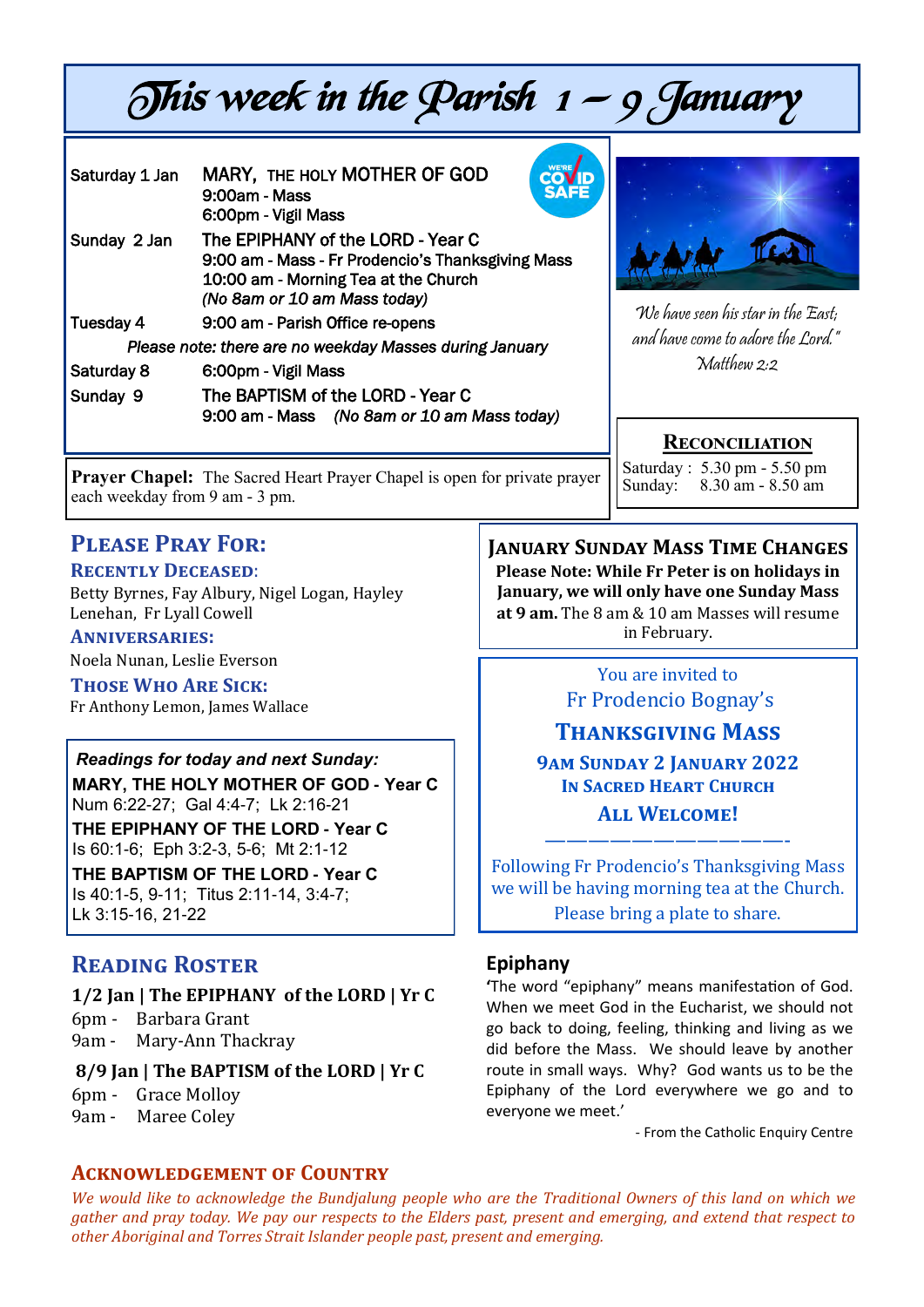#### **Entrance Hymn**

# **We Three Kings Of Orient Are**

- 1. We three kings of Orient are, bearing gifts we traverse afar field and fountain, moor and mountain, following yonder star.
- *Refrain: O, star of wonder, star of night, star with royal beauty bright, westward leading, still proceeding, guide us to the perfect light.*
- 2. Born a king on Bethlehem's plain, gold we bring to crown him again; king forever, ceasing never, over us all to reign. *Refrain.*
- 3. Frankincense to offer have I; incense owns a deity nigh, prayer and praising all are raising, worship him, God on high! *Refrain.*

# **Communion Hymn**

#### **The First Nowell**

- 1. The first Nowell the angel did say was to certain poor shepherds in fields as they lay, in fields where they lay keeping their sheep on a cold winter's night that was so deep.
- *Refrain: Nowell, nowell, nowell, nowell, born is the King of Israel.*
- 2. When they looked up they saw a star shining in the east, beyond them far, and to the earth it gave great light and so it continued both day and night. *R.*
- 3. And by the light of that same star three wise men came from country far; to seek for a king was their intent, and to follow the star wherever it went. *R.*

# **Reflection Hymn**

#### **What Child Is This?**

What child is this, who laid to rest, on Mary's lap is sleeping? Whom angels greet with anthems sweet, While shepherds watch are keeping?

*Refrain: This, this is Christ the King, whom shepherds guard and angels sing: Haste, haste to bring Him praise, the Babe, the Son of Mary.*

- 2. Why lies he in such mean estate, where ox and ass are feeding? Good Christian fear: for sinners here the silent Word is pleading. *Refrain.*
- 3. So bring Him incense, gold and myrrh; Come, peasant, king, to own him; The King of kings salvation brings, let loving hearts enthrone Him. *Refrain.*

#### **Recessional Hymn**

#### **We Three Kings Of Orient Are**

- 4. Myrrh is mine; its bitter perfume breathes a life of gathering gloom; sorrowing, sighing, bleeding, dying, sealed in the stone cold tomb.
- *Refrain: O, star of wonder, star of night, star with royal beauty bright, westward leading, still proceeding, guide us to thy perfect light.*
- 5. Glorious now behold him arise, king and God and sacrifice; heaven sings "Alleluia"; "Alleluia", earth replies. *Refrain.*

#### **REFLECTION...** *Stars and Seekers after Truth*

Unlike the writers of the horoscope columns in our newspapers, these Wise Men were scholar astrologers, probably from Syria or Iraq. They believed that the stars controlled the destiny of human beings, but they were open enough to the Hebrew scriptures to be led to the amazing discovery of a star-child in Bethlehem.

They knelt before this baby, doing homage, because they realised that the stars did not control *this* infant, but that there was something of this baby which caused the night sky to respond! They preserved the child from the deadly schemes of Herod, and then they returned to their home country, 'by a different way'. They were on a different journey after encountering the Child.

Who can doubt that the Holy Spirit led these wise men from the East to the manger? In fact, the Holy Spirit is at work in every human being, prompting each and every one to become seekers after Truth.

As a person responds to this prompting and tries to lead a good humane life, then the Church teaches that the Holy Spirit can draw them into the saving life of God. Thus, billions in China and India who have never heard the Gospel, can be saved. But, such persons do not savour the fullness of Truth as we do with the privilege of having the scriptures and the sacraments. Where it is possible, we are obliged to offer them the road map to the Truth.

We can take a moment to affirm our faith in the baby in the manger as the One of whom Dante spoke: 'the Love which moves the sun and other stars'. Come, let us adore him.